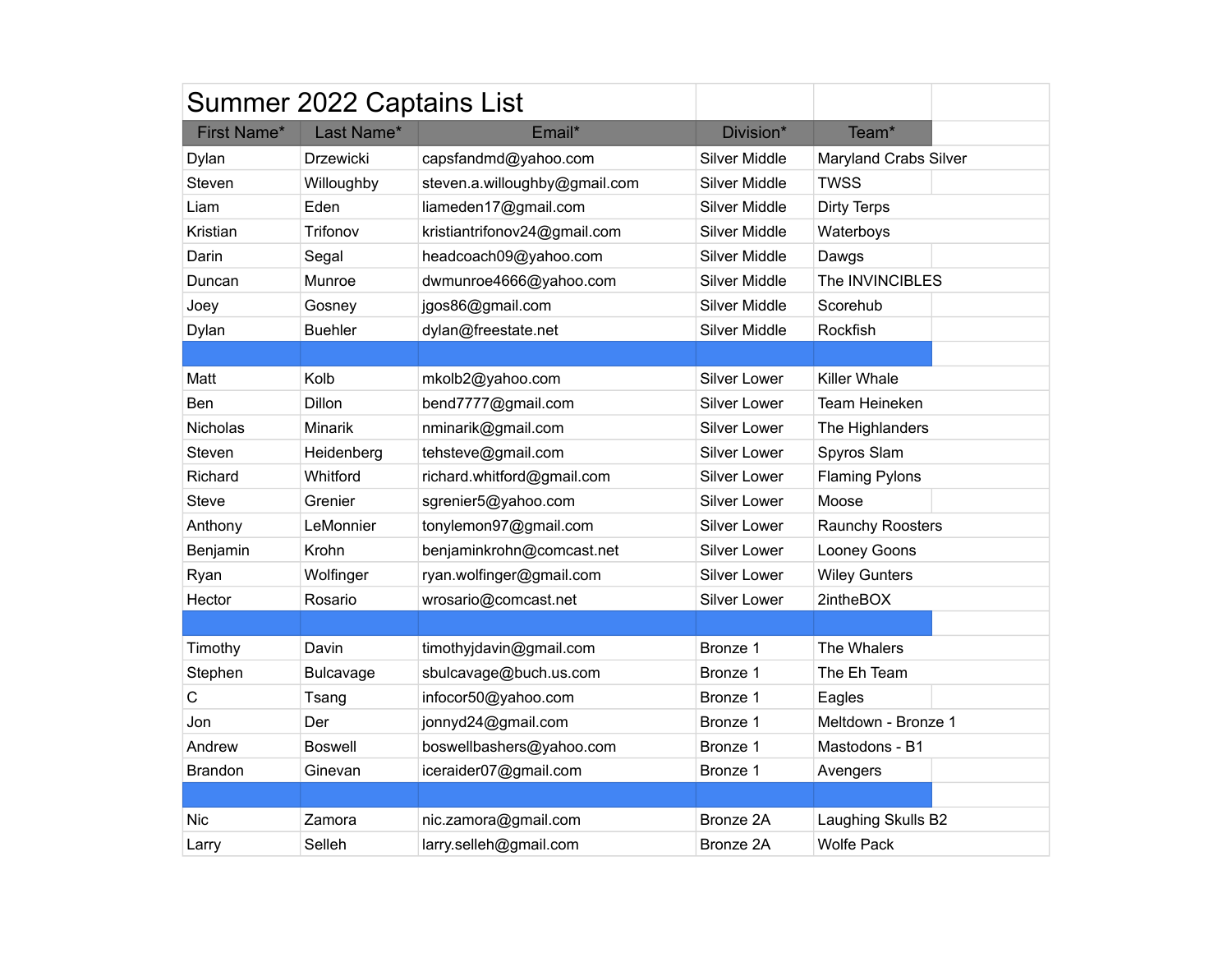| Austin       | Luckhardt      | austin.luckhardt@gmail.com  | Bronze 2A | Shamrocks HC               |
|--------------|----------------|-----------------------------|-----------|----------------------------|
| Scott        | Striegel       | dirtychain@gmail.com        | Bronze 2A | <b>Jailbreak</b>           |
| Chris        | <b>Szwec</b>   | Szwec12@gmail.com           | Bronze 2A | Jailbreak                  |
|              |                |                             |           |                            |
| Michael      | Pesci          | mpesci2@gmail.com           | Bronze 2B | The Brewins                |
| Vishal       | Dua            | vishaldua21@gmail.com       | Bronze 2B | Lagerheads                 |
| Benjamin     | Sumner         | bsumner@gmail.com           | Bronze 2B | <b>Screaming Squirrels</b> |
| Timothy      | Richardson     | august45th@gmail.com        | Bronze 2B | Thundercats B2             |
| Todd         | Zoren          | deniedbycrabby@gmail.com    | Bronze 2B | Cruisers 2.0               |
| Nathan       | DeBruyn        | nathan.e.debruyn@gmail.com  | Bronze 2B | Outlaws                    |
| Andrew       | <b>Boswell</b> | boswellbashers@yahoo.com    | Bronze 2B | Mastodons                  |
| Alan         | Odenthal       | bigal106@comcast.net        | Bronze 2B | <b>Bullets</b>             |
| Hector       | Rosario        | wrosario@comcast.net        | Bronze 2B | 2intheBOX Tier2            |
| Aaron        | Llanso         | aaron.llanso@gmail.com      | Bronze 2B | Hockey Donkeys B2B         |
| Lisa         | Lambert        | lisalambert0603@gmail.com   | Bronze 2B | Ice Cocks                  |
| Michael      | Monti          | michaeljmonti@gmail.com     | Bronze 2B | More Boos!                 |
|              |                |                             |           |                            |
| Terry        | Samakow        | tsre101@gmail.com           | Bronze 3A | <b>Stealthy Choice</b>     |
| <b>Brian</b> | Melvin         | pseaomb1@yahoo.com          | Bronze 3A | Sweaty Yetis B3            |
| Kris         | Weinhold       | hockey@weinholdonline.com   | Bronze 3A | <b>Pucks Deep</b>          |
| Matthew      | Dandy          | mattdandy77@gmail.com       | Bronze 3A | <b>Rubber Biscuits B3</b>  |
|              |                |                             |           |                            |
| Michael      | Pesci          | mpesci2@gmail.com           | Bronze 3B | <b>Micro Brewins</b>       |
| Matt         | <b>Bucior</b>  | buciorm@gmail.com           | Bronze 3B | Nordiques                  |
| Timothy      | Vaughan        | timothy.vaughan@hotmail.com | Bronze 3B | Bullets - B3               |
| Chris        | Shaw           | coachshaw.chris@gmail.com   | Bronze 3B | <b>Maryland Mutineers</b>  |
| Sean         | Hammond        | seanhammond22@gmail.com     | Bronze 3B | Deez Pucks                 |
| Joseph       | Temenak        | temenaks@hotmail.com        | Bronze 3B | Beast Ice B3               |
| Jason        | Wolf           | j.wolf1611@gmail.com        | Bronze 3B | Flavortown                 |
| Mike         | Ohanian        | samike007@gmail.com         | Bronze 3B | Laughing Skulls Bronze3    |
| Syd          | <b>Terry</b>   | slterry3@gmail.com          | Bronze 3B | ZambJambers                |